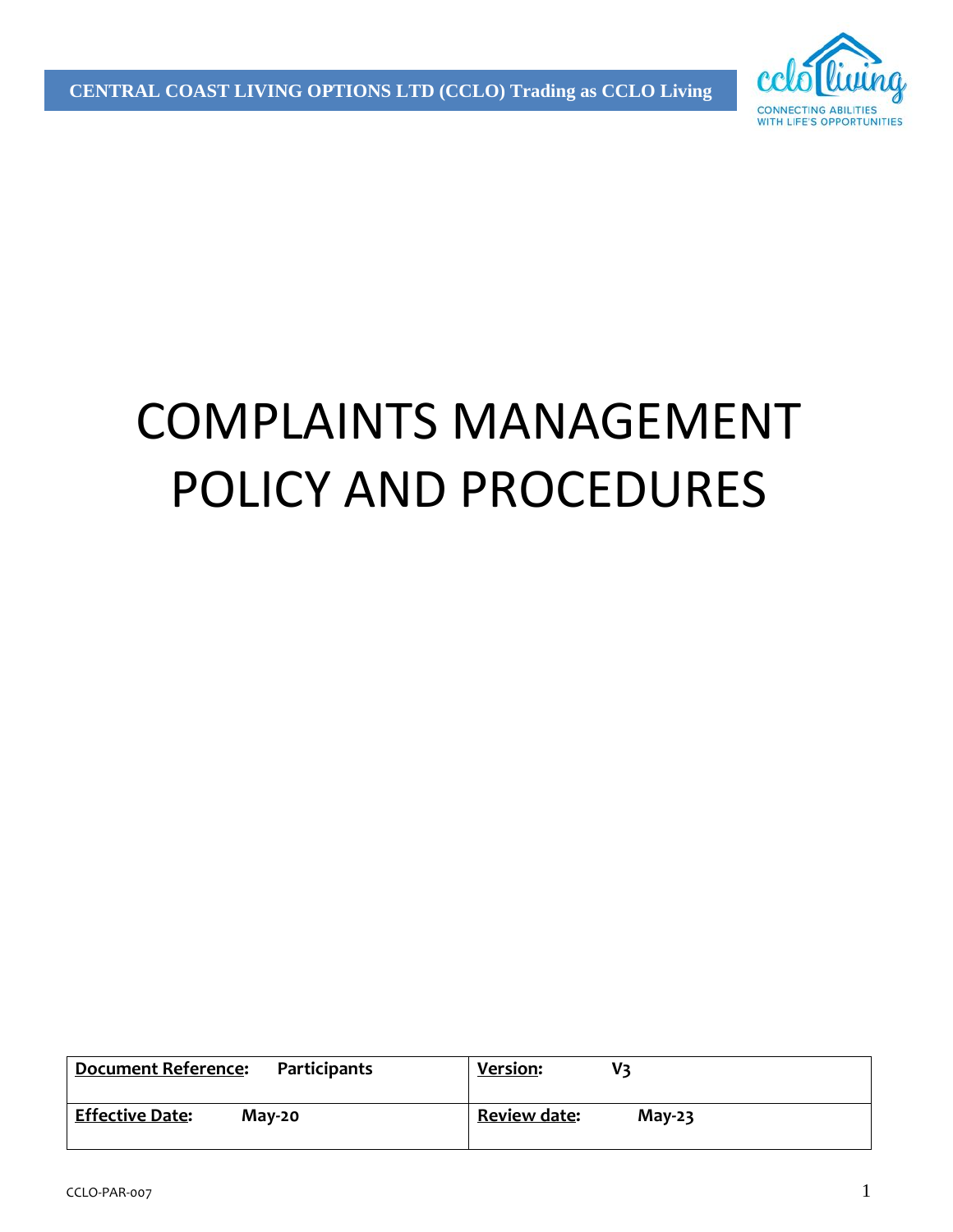

#### **COMPLAINTS MANAGEMENT POLICY AND PROCEDURES**

#### *POLICY STATEMENT*

*The following policy and procedures have been developed and will be implemented to meet the requirements of:* 

- *NSW Disability Inclusion Act 2014 and the NSW Disability Services Standards 2016;*
- *NDIS Quality and Safeguarding Framework 2018*
- *NDIS Complaints Management and Resolution) Rules 2018*
- *NDIS Effective Complaints Handling Guidelines for NDIS Providers*
- *The Privacy Amendment (Enhancing Privacy Protection) Act 2012*

#### **POLICY**

It is the policy of Central Coast Living Options (CCLO) to create an environment where complaints and concerns, compliments and suggestions (feedback) are welcomed and viewed as an opportunity for acknowledgement and improvement. This is to ensure that individuals have the right to make comments and complaints and are encouraged to exercise their right in blame free, resolution focused culture respecting an individual's right to privacy and confidentiality. It is acknowledged that such comments and complaints are vital to review internal performance and processes and to seek continuous improvement of services as we seek to achieve our care commitment.

CCLO will provide Participants with information about how to make a complaint and information on external agencies in a manner that is specific to their individual communication needs. Participants are supported to access external advocates if requested.

All Employees will undergo training in complaint handling and associated policies and procedures.

CCLO will take a risk management and continuous improvement approach to complaint management, ensuring they are documented and managed effectively.

#### **DEFINITIONS**

- **Complaint:** An expression of dissatisfaction with support or service, including how a previous complaint was handled, for which a response or resolution is explicitly or implicitly expected.
- **Complainant:** the person making a complaint
- **Procedural Fairness**: acting fairly in administrative decision making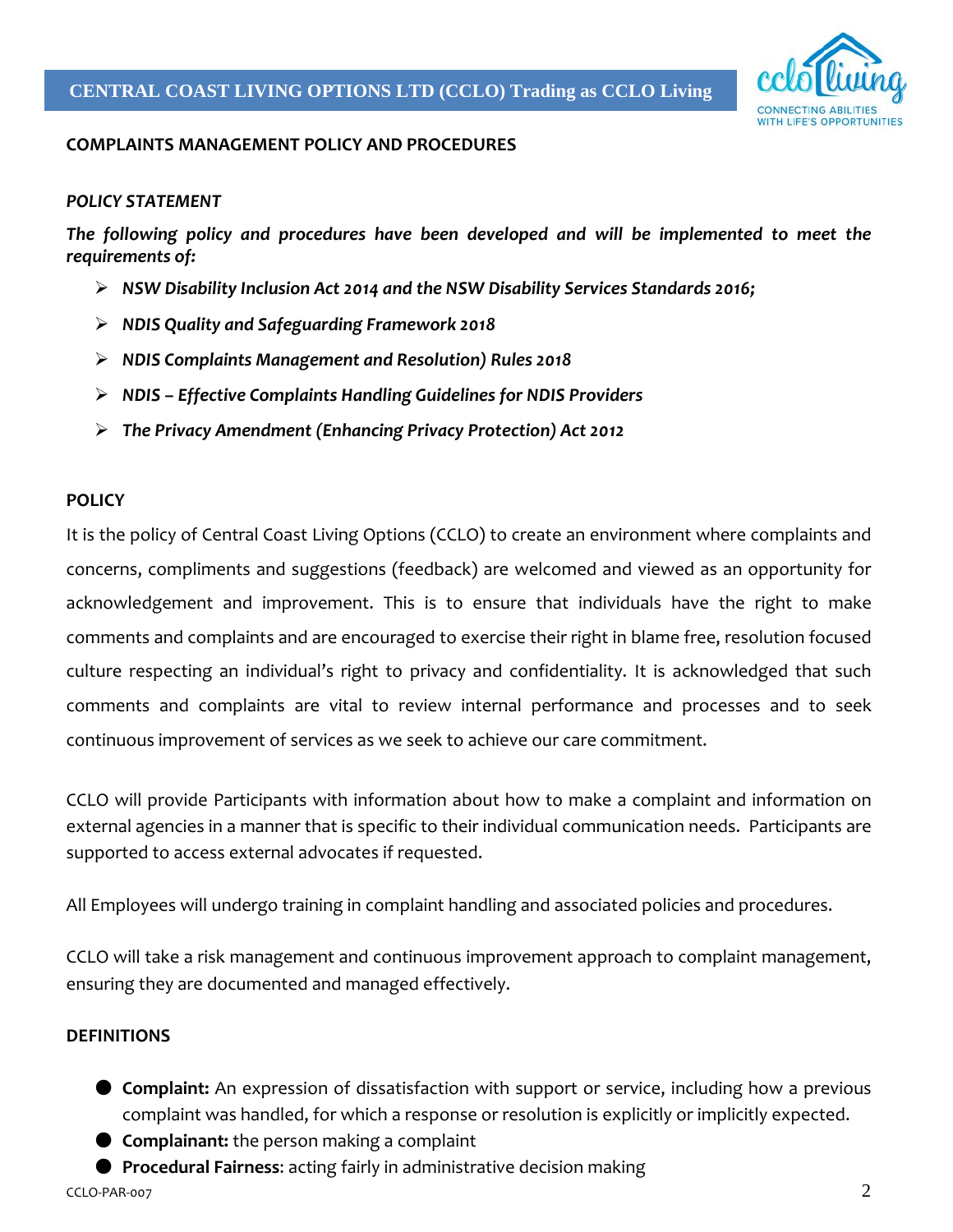

CCLO and all of its employees have a responsibility to ensure that they are delivering safe and quality services to the participants. Feedback from participants is an important indicator of whether this responsibility is being fulfilled.

#### **PROCEDURE**

#### **Complaints Officer**

It is the responsibility of CCLO Operations Manager, nominated as the Complaints Officer, to ensure:

- 1. all participants and employees (through induction and ongoing training) are made aware of:
	- a. the complaint procedure,
	- b. their rights and responsibilities in relation to making complaints
	- c. the range of options they have to pursue complaints and complaints outside the service.
- 2. information about the complaint's procedures are prominently displayed at all workplaces.
- 3. all participants are given encouragement, support, and training to make complaints, provide feedback and access advocates and support people as requested
- 4. discussions are held with the complainant to determine the nature of the action to be taken, e.g. the outcome desired by the complainant.
- 5. complaints are handled in accordance with procedural fairness principles
- 6. the Police are notified if an illegal act has occurred where the complaint requires Police intervention; the complainant and the person against whom the complaint has been made to receive adequate support in talking with the Police, if Police intervention is necessary. This would also constitute an Incident
- 7. complaint records are maintained confidentially, actioned in a timely manner and analysed for service improvements
- 8. The complaints system is regularly reviewed for its effectiveness in complaint handling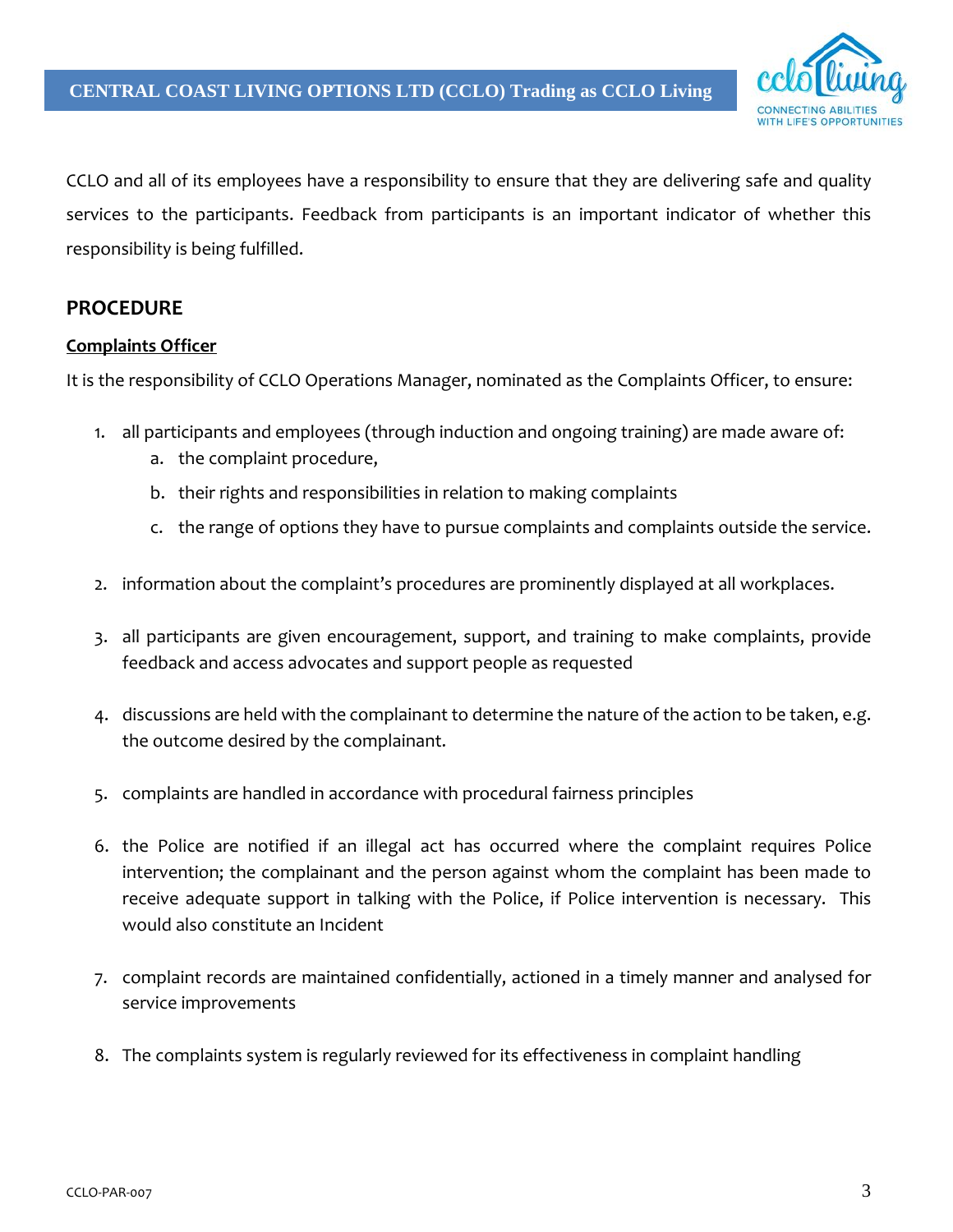

#### **Informing Participants about Complaints**

The House Manager is responsible for informing participants about ways to make a complaint at any time. Specifically, information about complaints is provided through:

- 1. the Participant Service Agreement
- 2. the Participant Handbook (also in easy to understand handbook)
- 3. CCLO complaints brochure (also in easy to read)
- 4. During a transition to a new provider
- 5. Service cessation letter where appropriate

In addition to providing hard copy information about CCLO's complaint handling process, the process is to be explained at:

- Intake
- Assessment
- Support Reviews
- Cessation
- When a complaint is raised
- Through Participant information sessions
- $\bullet$  At any time requested by any person

#### **Complaint Process**

Complaints and feedback can be made through:

- Utilisation of the Complaint/Feedback Form **(Appendix A)** *forms are located at CCLO main Office and withing the house and within the participants information pack.*
- Contacting a member of staff verbally or in writing. The member of staff must offerto document the complaint on behalf of a participant (if required) and refer the matter to the House Manager and the Complaints Officer.
- By contacting the House Manager or Complaints Officer, by phone, verbally or in writing or email
	- *Contact number: 4353 2411*
	- **3/2A Bounty Cl. TUGGERAH NSW 2259**
	- **[info@cclo.com.au](mailto:info@cclo.com.au)**
- Responding to questionnaires and surveys
- Attending meetings/care conferences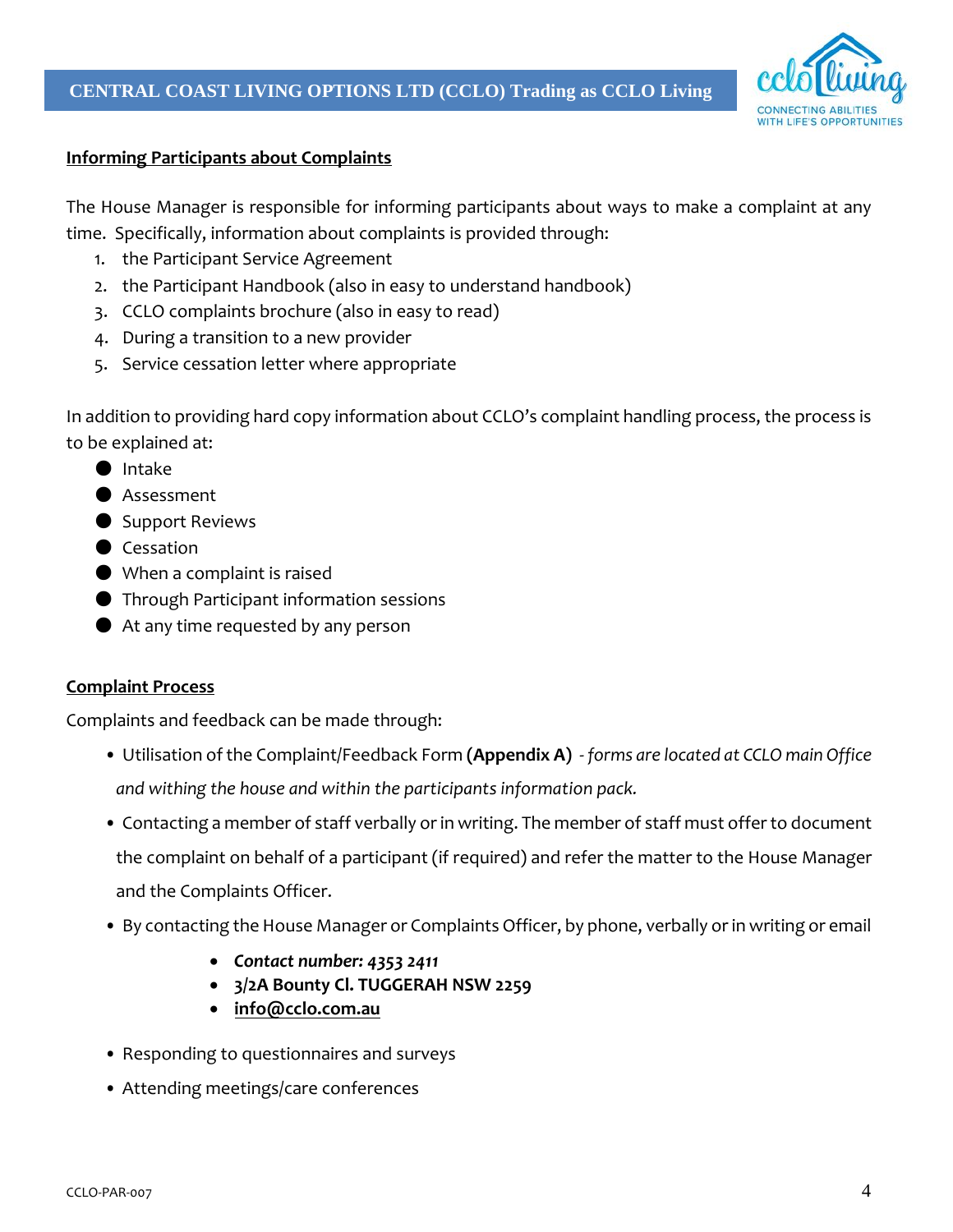

- Indirectly to or from the NDIS Quality and Safeguard Commission or the Aged Care Quality and Safety Commission
- If a complainant has a complaint specifically about the Chief Executive Officer, these complaints can be addressed to:

### **The Chairman Central Coast Living Options 3/2A Bounty Cl. TUGGERAH NSW 2259**

Mail addressed to the Board must be provided unopened within 3 business days.

Complaints may be made anonymously via one of the above methods and will be investigated as per the below complaint handling process.

A person who makes a complaint or any person affected by the complaint raised must not be adversely affected at any stage as a result of making the complaint.

If a complaint is received directly from the NDIS Quality and Safeguards Commission or the Aged Care Quality and Safety Commission, the matter will be referred to the Complaints Officer and Chief Executive officer or the Chairman of the Board (whichever is most appropriate for the circumstance). CCLO is required to comply with requests for information in a timely manner and comply with procedural fairness principles throughout the process.

Results are recorded in Complaint Register to allow for input into CCLO Continuous Improvement processes.

#### **Complaint Handling and Resolution**

- $\triangleright$  Acknowledge all complaints quickly (within one working day where possible) and consult with participant regarding desired outcome. The complainant should be informed of and supported regarding their right to advocacy, interpreter, stages of decision making, mechanisms to protect privacy and progress and outcome.
- $\triangleright$  Complaints will not be discussed with anyone who does not have a genuine responsibility for resolving the issue.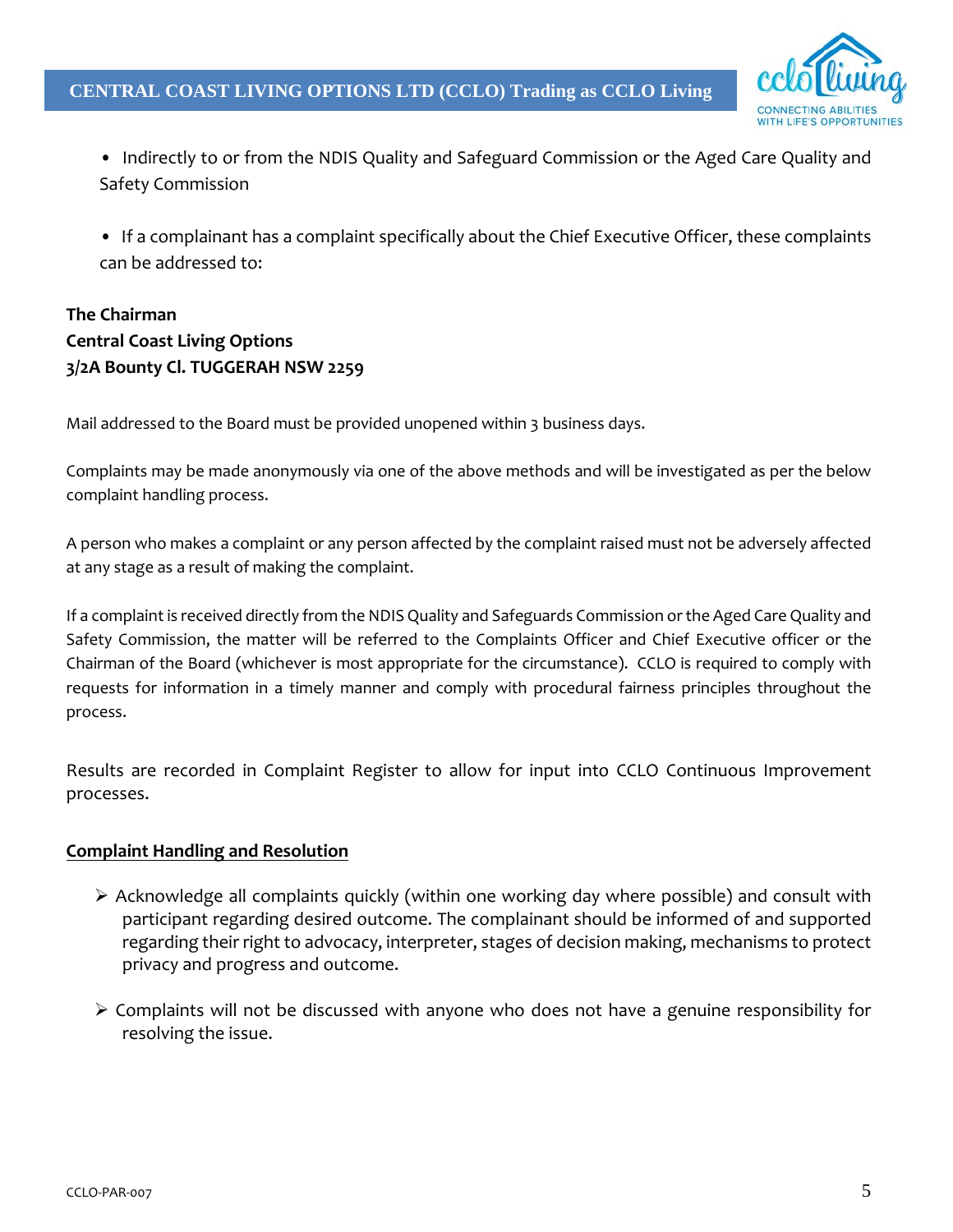

- $\triangleright$  Where the complainant is a recipient of disability services under NDIS, check the participant record for a preferred key contact for complaints or ask the participant if they would like to nominate a key contact from one of the CCLO persons assigned to handle complaints.
- $\triangleright$  If a meeting is required, then it will be held in a safe environment that has been determined by the complainant and at a time relevant to the participant.
- $\triangleright$  Complainant must be informed at all stages of the status of their complaint.
- $\triangleright$  CCLO must take into consideration any cultural and linguistic needs of the participant and provide the relevant support mechanism such as interpreters or similar.
- $\triangleright$  Assess the complaint, give it priority, and think about which resolution pathway (where required) plan and investigate. Complaints will be investigated and where practicable resolution attempted at the time the complaint is lodged with the Complaints Officer. It is the Complaints Officer or Chief Executive Officer responsibility to keep the complainant informed in relation to the complaint. Written responses must be approved by Chief Executive Officer prior to being sent out.
- $\triangleright$  Procedural fairness principles recognise that protection of identity and confidentiality can be important elements of effective complaint handling and dispute resolution. This must nevertheless be balanced against the obligation to provide procedural fairness to a person whose interests may be adversely affected by administrative action, particularly if a sanction may be imposed on a person as part of the resolution of a complaint or allegation. This means that the obligation to provide procedural fairness may override – in whole or in part- the obligation to maintain confidentiality, depending on the circumstances.

#### **Procedural Fairness**

In handling, the Complaints Handler is required to ensure:

- a) the person making the complaint is given notice of prejudicial matters that may be considered against them.
- b) the person making the complaint is given a reasonable opportunity to be heard on those matters before adverse action is taken, and to put forward information and submissions in support of an outcome that is favourable to their interests.
- c) the decision to act is soundly based on the facts and issues that were raised during the investigation and assessment process, documented in the complaint outcome and be apparent in the recorded decision, and
- d) they remain unbiased throughout the complaint handling process.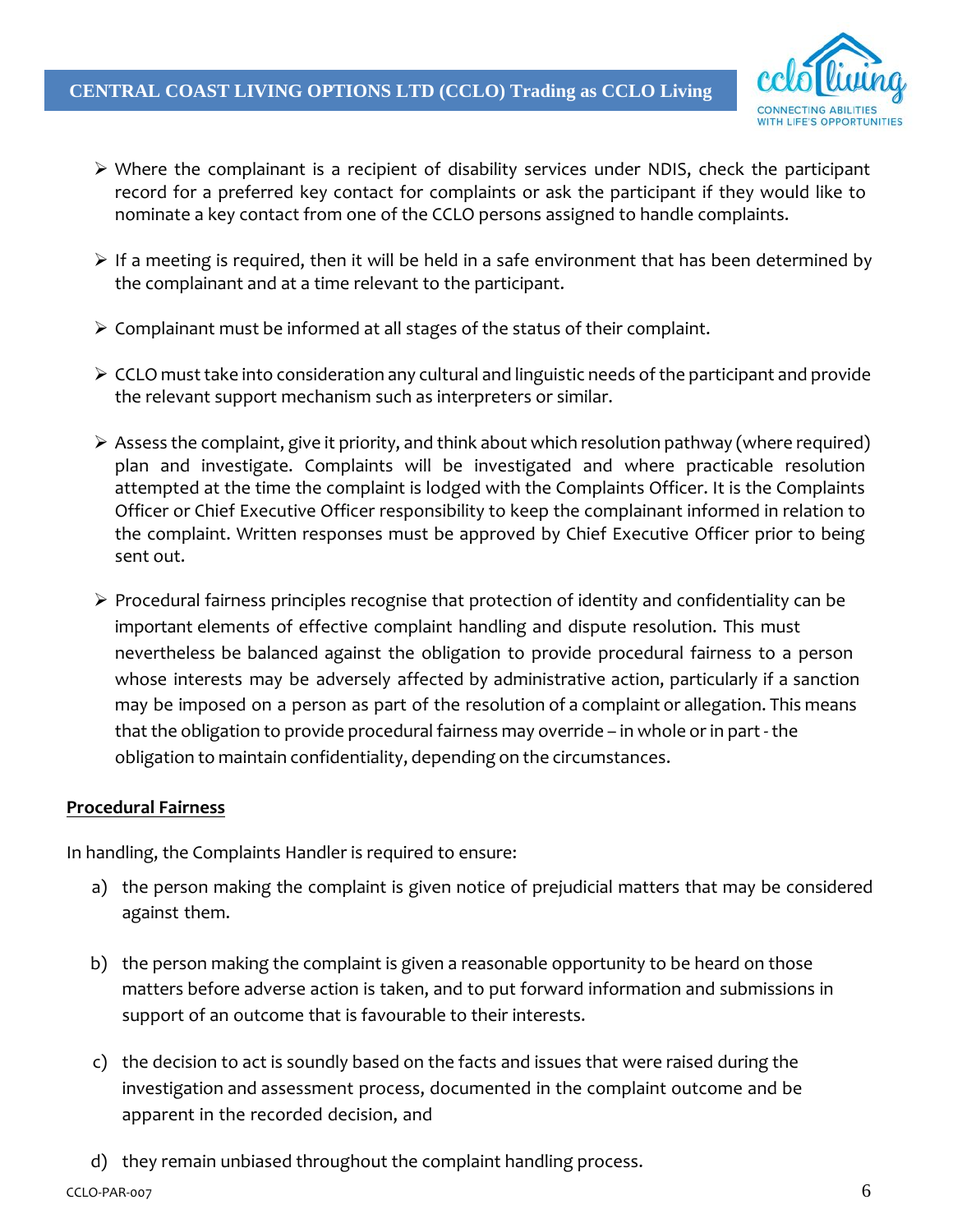

The process of handling a complaint will vary depending upon:

- a) the nature of the matter being dealt with.
- b) the options for resolving it.
- c) the timeframe for resolution.
- d) whether facts associated with the issue are in dispute.
- e) the gravity of possible findings that may be reached; and
- f) the sanctions that could be imposed based on those findings

The person who handles the complaint has an obligation to act with procedural fairness and ensure the process is balanced against the need to ensure that neither a complainant (including a participant) nor a participant are affected by an issue raised in a complaint, or disadvantaged as a result of the complaint being made and resolved. The steps adopted to ensure procedural fairness in any situation must be tailored to ensure that disadvantage is not suffered by the complainant or a participant.

If a complaint is made by a representative on behalf of a participant, consideration is to be given to providing separate procedural fairness to the participant.

Procedural fairness aims to ensure that a fair process is followed in decision making that could adversely or detrimentally affect the rights or interests of a person. The underlying assumption is that a fair process will lead to better decision-making – and, in this context, better and fairer complaint handling. However, procedural fairness requirements stop short of assessing whether a particular decision or outcome is fair: they address the process to be followed in reaching a decision, but not the substantive merits of that decision.

#### **Complaint Handling**

Throughout the complaints process, the person making the complaint and any affected person must be included and communicated with at all steps. It is important to remember that complaints may be raised at any level of an organisation and complaints should be dealt with directly and quickly at the point the complaint is received. Throughout the complaint handling process, Employees are to respectfully acknowledge the person's concerns, maintain confidentiality and ensure the person is not adversely affected in any way.

A person designated to handle the complaint must remain impartial and free of actual or apprehended bias throughout the process. The test for apprehended bias is whether a fair-minded observer might reasonably suspect that the decision-maker is not impartial. Apprehended bias can be inferred from a person's conduct, comments, associations, or other relevant circumstances.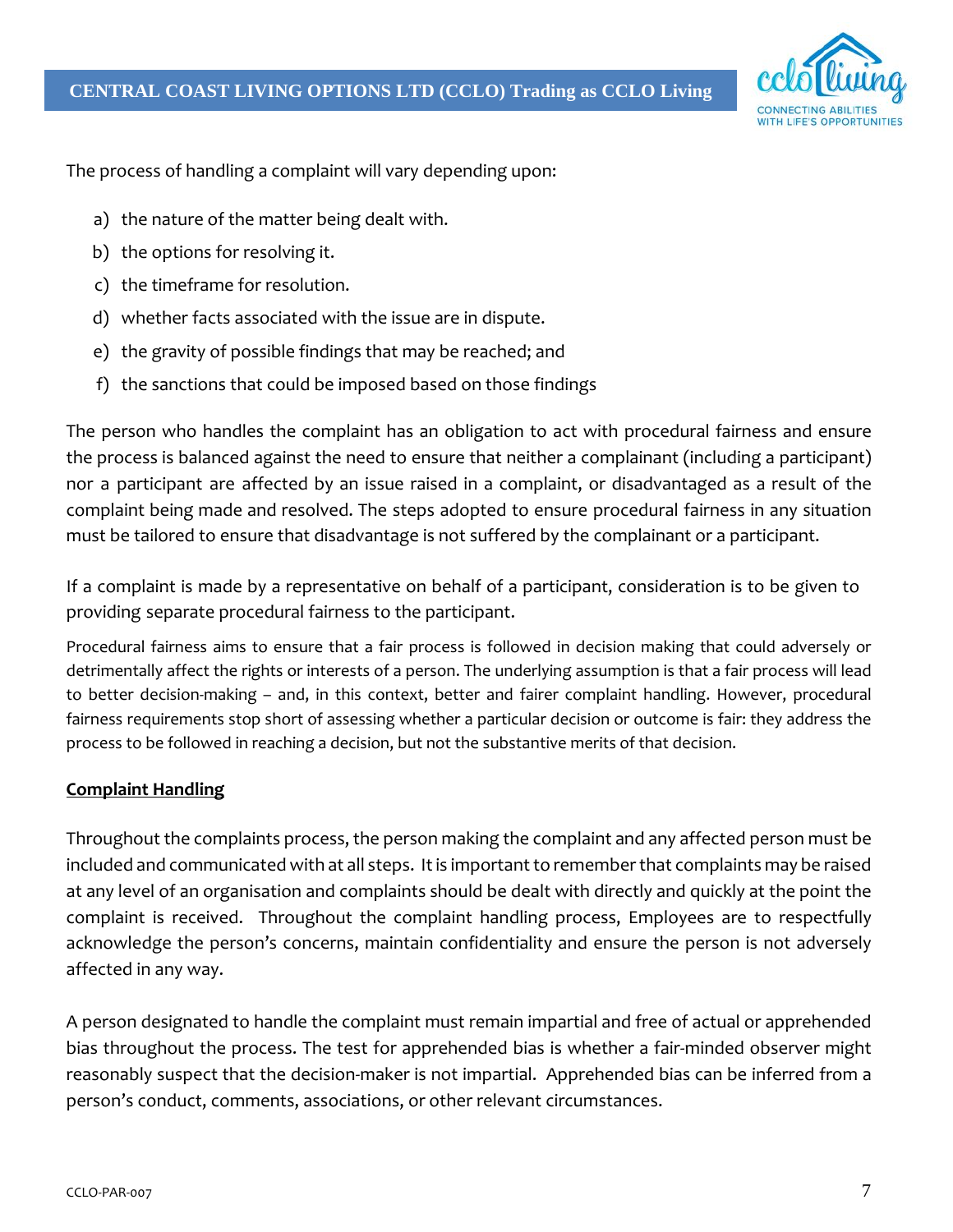

- a. has a conflict of interest or personal stake in the matter to be resolved, or a relationship with one of the parties that casts doubt on the appearance of fairness
- b. displayed hostility or favouritism to one of the parties involved in a matter
- c. made comments that suggest the complaint handler has prejudged a disputed issue and will not approach the evidence with an open mind
- d. was involved at an earlier stage of the process, for example, in making the allegation to be investigated or providing a statement in support of one of the parties.

Actual or apprehended bias of a decision-maker can undermine both the integrity and legal validity of the decision-making process and outcome. The responsibility rests on the complaint handler to ensure there is no actual or apprehended bias, and if necessary, to withdraw from the process and assign the complaint handling responsibility to another person.

Any conflict of interest concerns is to be identified and managed before the process of handing the complaint commences. It is open to the parties involved, once informed of a potential issue, to waive any objection and to allow the complaint handler to continue. A complaint handler should not withdraw merely because one of the parties raises a bias objection: the test of the 'fair-minded observer' should be followed. It is common that the complaint handler will know or work with one or other of the parties, have some familiarity with the issues to be decided, or have expressed a preliminary view on or more of those issues.

If a bias issue arises during the course of an inquiry after evidence and submissions have already been collected, these can generally be made available to the new inquirer/complaint handler, subject to ensuring procedural fairness. Both parties are to be consulted about this before doing so.

#### **Receipt and Acknowledgment**

When a complaint is received, details of the complaint are to be provided to the Complaints Officer who is responsible for oversight of the complaint handling process. The Complaints Officer is responsible for undertaking a risk assessment of the complaint received to determine who, where and how the complaint is most appropriately handled with consideration for the circumstances and outcome sought by the complainant.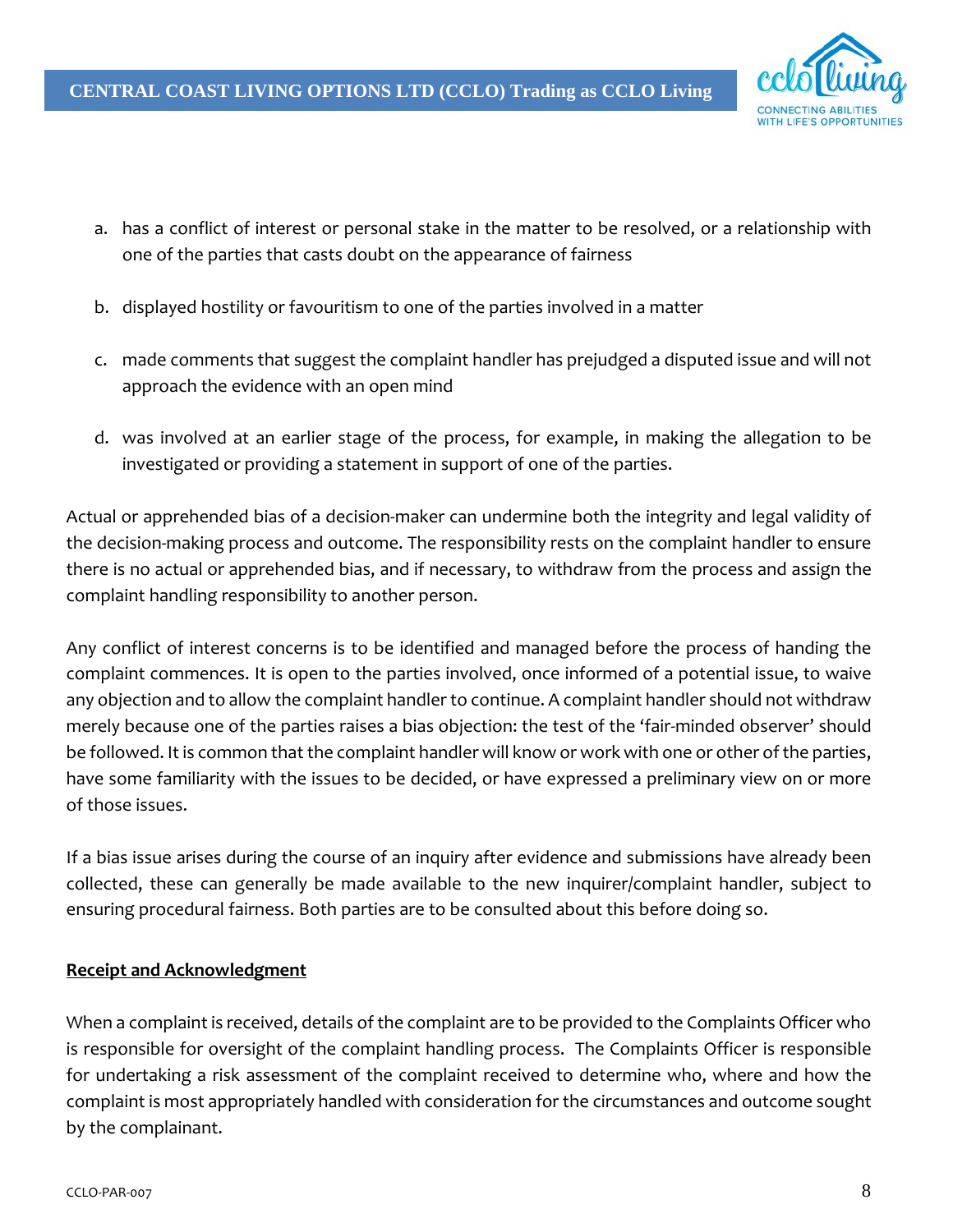

Regardless of how the complaint is made, all complaints are to be acknowledged upon receipt or within one working day so as to reassure the participant that their complaint is being attended to.

When receiving a complaint, the Complaints Officer will:

- a. Contact the person to acknowledge the complaint has been received and listen to their concerns
- b. Clarify any information that is unclear
- c. Explain the complaint process, including investigation, time frames, etc
- d. provide details of a contact person with and indicate how long it is likely to take to get back to the person
- e. Ask the participant how they would like to see their complaint resolved and what outcome they are seeking
- f. Identify the support needs of the person throughout the complaints handling process and who they would like to be involved in the process
- g. Advise the person that their complaint will be treated in confidence and there will not be any ramifications as a result of them raising concerns
- h. provide the details of the relevant external complaints commission such as the NDIS Quality and Safeguards Commission or the Aged Care Quality and Safety Commission in the event the person would like to raise their complaint externally also.

#### **Record keeping / Confidentiality**

A person making a complaint may request that their identity remain confidential, or private personal information about a third party may be revealed during an investigation

The details of the complaint should be kept confidential by Employees directly concerned with its resolution. The Participant's permission is to be obtained prior to the information being given to other parties who are not directly involved in the complaint.

Information about complaints may only be disclosed without consent if required by law or if the disclosure is otherwise appropriate in the circumstances. Disclosure without the person's consent to any third party must be discussed and approval sought from the Chief Executive Officer who will consider the circumstances using a risk assessment approach and compliance requirements by law.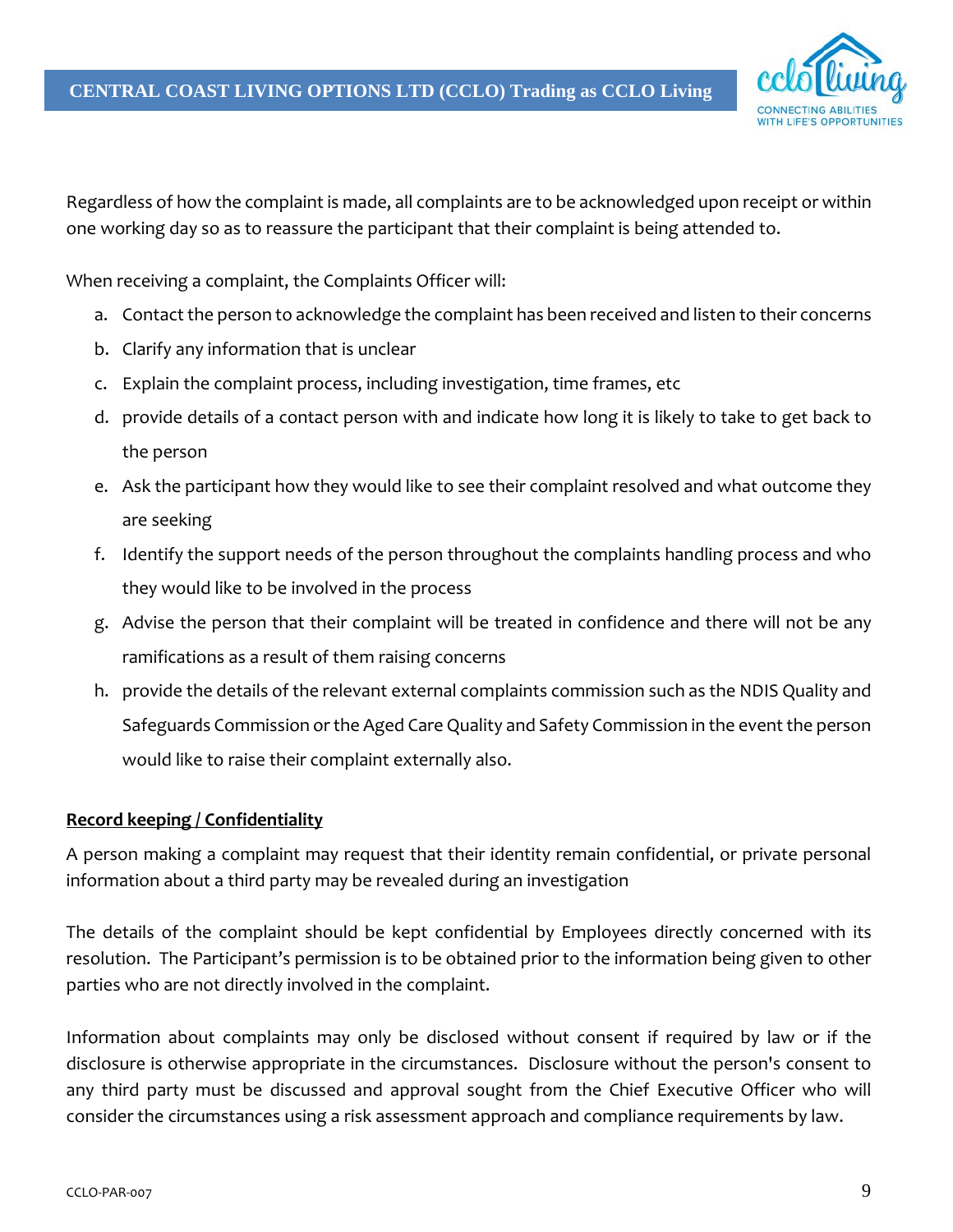

#### Information Recorded

- Document the details
- Identify the issues
- Investigate adhering to the principles of impartiality, privacy, confidentiality, transparency, and timelines
- Record the outcome of this process
- Upload documents including CCLO Complaint / Feedback Forms.
- Feedback to the complainant

#### **Support with Complaints**

People will be supported to make a complaint regardless of whether the complaint is made directly to CCLO or externally to an external complaints body such as the NDIS Quality and Safeguards Commission or the Aged Care Quality and Safety Commission. Support may include:

- assistance to put their concerns in writing on conveying their concerns.
- assistance to access an interpreter, communication support or information provided specifically to the individuals' communication needs
- providing access to an advocate or a third party to provide advice or support
- the provision of information about how to make a complaint and the complaint handling process
- Access to a private space or the use of technology (phone or computer) to make inquiries or contact external bodies or providers in private
- Assistance to contact the relevant external complaint body; either the NDIS Quality and Safeguards Commission or the Aged Care Quality and Safety Commission

At all times the level of support or involvement from CCLO is to be directed by the person making the complaint and/or the Participant of the service.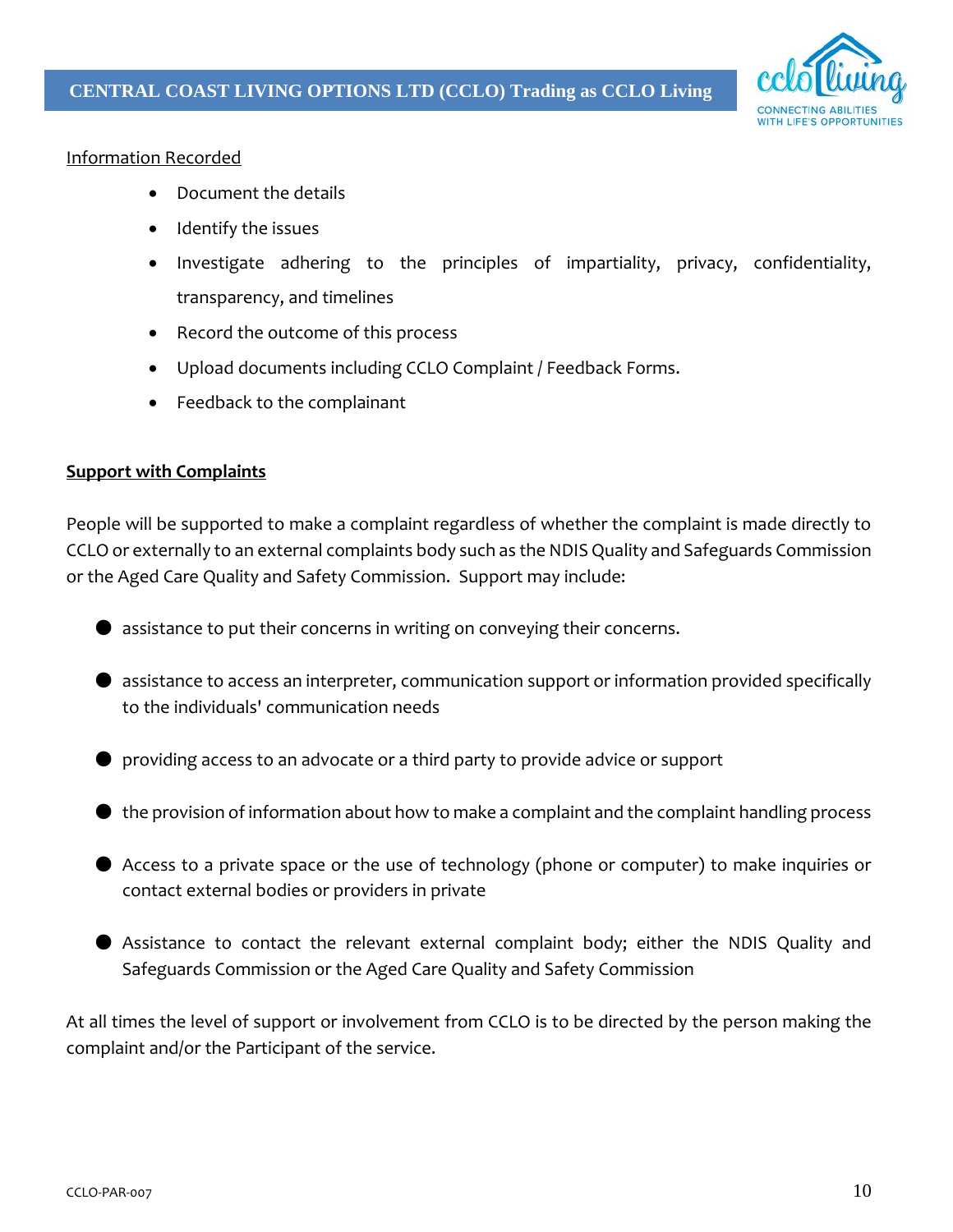

#### **Assessment**

The nature of complaints differs widely. The subject of a complaint might be apparent from the information a complainant provides, or an investigation might be needed to clarify disputed factual or legal matters. Some complaints can be resolved by means of an explanation or apology; others seek reconsideration of a decision or escalation to a more senior employee. The assessment and investigation of complaints should be done in a timely manner, specifically concluded within 3 working days of receiving the complaint. Should the process take longer, this is to be communicated to the person making the complaint with information on the expected timeframe.

#### **Resolution**

The purpose of an investigation is to resolve the complaint by reaching a fair and independent view on the issues raised by a complainant and to provide an appropriate remedy.

Effective resolution involves:

- Impartiality. Each complaint should be approached with an open mind, and the facts and contentions in support of a complaint should be weighed objectively
- Confidentiality. A complaint should be investigated in private, and care should be taken when disclosing to others any identifying details of a complaint.
- Transparency. A complainant should be told about the steps in the complaint process and be given an opportunity to be involved throughout the resolution process
- Communication: A complainant should be kept informed of the progress of the complaint, including any action taken, the reasons for decisions made and options for review of decisions made in relation to the complaint
- Timeliness: The time to investigate should be communicated to the Complainant, however, this should take no longer than 3 working days
- Procedure Fairness: as per above Procedural Fairness procedures

Upon investigating a complaint, the complaint handler will ensure that:

- $\bullet$  a written record is kept of evidence that is provided orally.
- a complainant is not obliged to substantiate each fact or element in their complaint, although it is reasonable for the complaint handler to ask them to assist the investigation by providing documents (if available) or explaining things they know.
- information obtained from any source is considered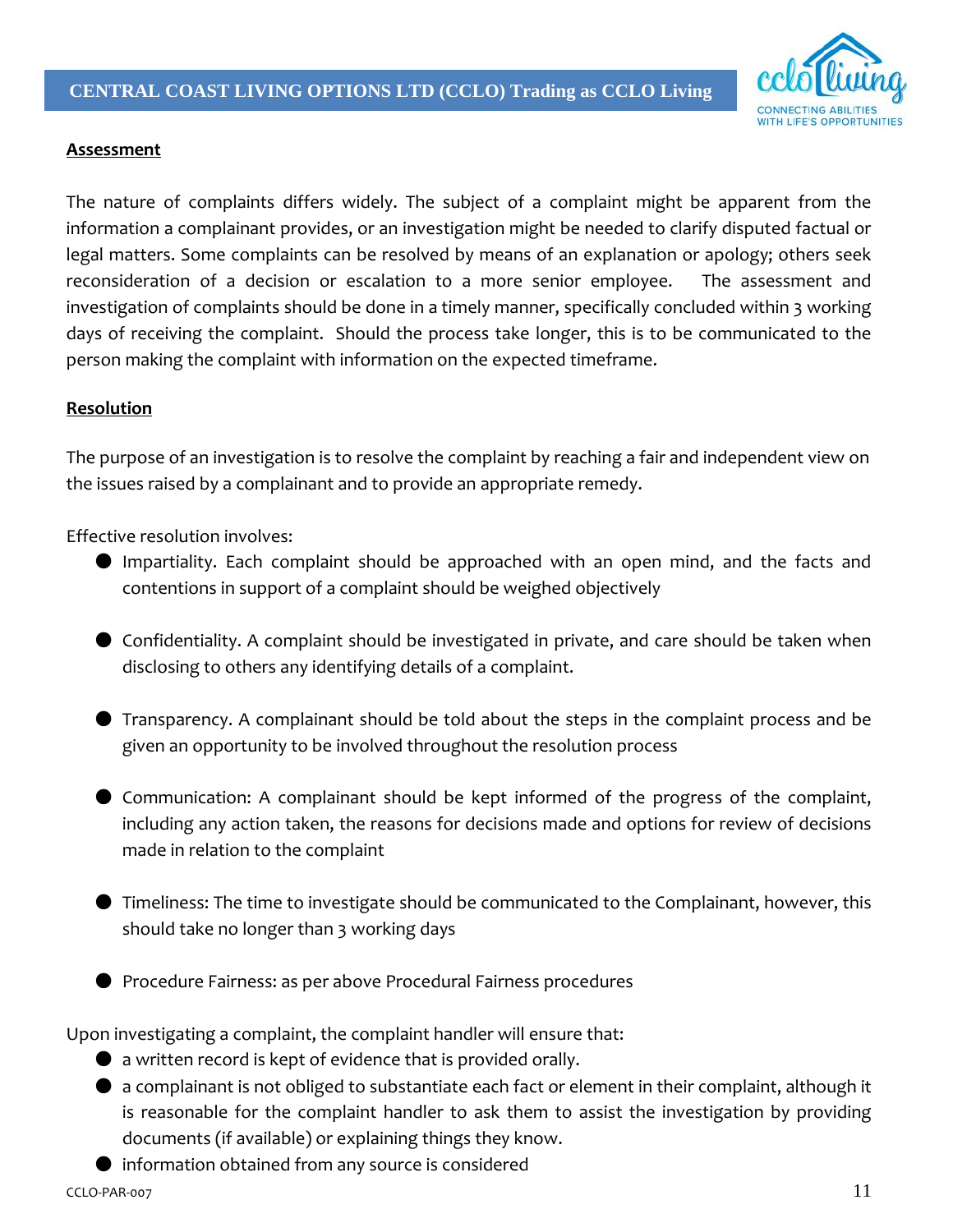

#### **Closing Complaints**

Once the investigation of a complaint is completed the complainant should be advised of the particulars of the investigation both verbally and in writing, including any findings or decisions reached. The explanation should be presented in a style the complainant can understand and should deal with each concern or grievance raised in the complaint. If action is to be taken to redress a fault or a wrong experienced by the complainant, this should be outlined.

Options available to the complainant, to seek an internal review of any finding or to pursue the complaint through an external complaint mechanism such as the NDIS Quality and Safeguards Commission or the Aged Care Quality and Safety Commission should be outlined and support offered to access external complaints bodies if required.

#### **Unresolved Complaints**

- Unresolved complaints will be referred to the Chief Executive Office and (if applicable) the Chairperson of CCLO Board of Management for further investigation and resolution. Should the complaint not be resolved to the complainant's satisfaction the complaint will be escalated to a person nominated by the complainant (with the complainant's permission).
- $\triangleright$  When complaints cannot be resolved internally, the complainant may be referred to the external agency, listed below

#### **NDIS Commission**

Ph: 1800 035 544 (free call from landlines) or TTY 133 677.

Interpreters can be arranged.

National Relay Service and ask for 1800 035 544.

Completing a complaint contact form.

<https://forms.business.gov.au/smartforms/servlet/SmartForm.html?formCode=PRD00-OCF>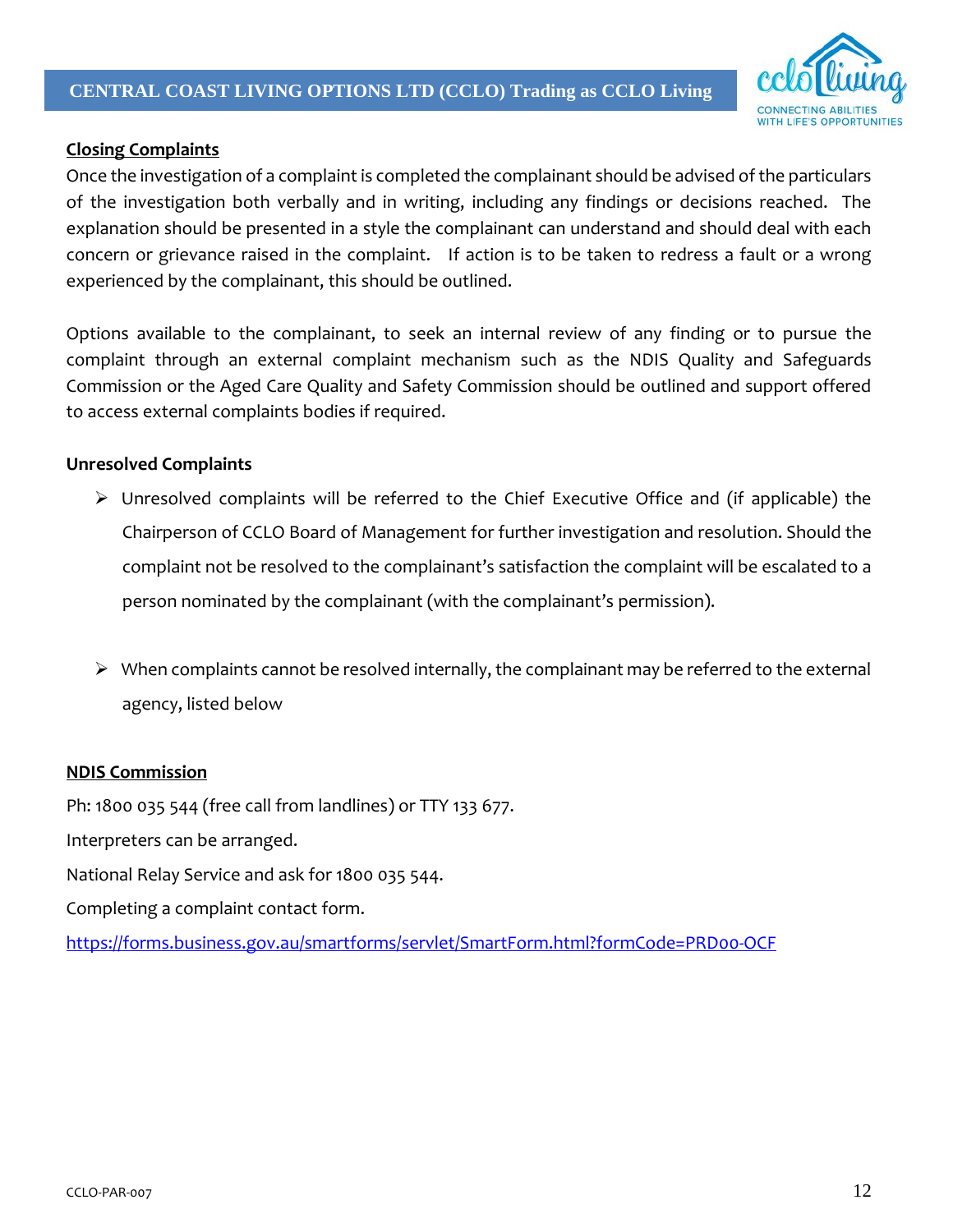

#### Aged Care Quality and Safety Commission

The Aged Care Quality and Safety Commission can take complaints from participants receiving services under Commonwealth funding in relation to:

- ●personal care assistance, for example dispensing medication, feeding and mobility
- Communication, for example how information is shared with Participants and how questions are responded to, including complaints handling
- ●Employee roles, for example how they do their job and provide care
- Service environment, for example safety, security, and cleaning
- fees and charges in care agreements
- ●choice and preferences, for example tailored activities.

A complaint can be made to the Aged Care Quality and Safety Commission by:

- ●Phoning: 1800 951 822 (free call from landlines)
- ●TTY Phone: 1800 555 677 then ask for 1800 951 822
- ●Interpreters support phone 131 450
- ●National Relay Service and ask for 1800 951 822.
- ●Completing an Aged Care Quality and Safety Commission complaint contact form [\(https://www.agedcarequality.gov.au/making-complaintlodge-complaint/ online-complaints](https://www.agedcarequality.gov.au/making-complaintlodge-complaint/)[form\)](https://www.agedcarequality.gov.au/making-complaintlodge-complaint/)
- ●By mail to: Aged Care Quality and Safety Commission, GPO Box 9819, Sydney NSW 2000

#### **Continuous Improvement**

At the conclusion of investigations into complaints, if the areas identified for improvement in service operations, these are recorded on the Continuous Improvement Register in accordance with CCLO Quality Management Policy.

An analysis of the complaints register is managed in accordance with Quality Management to identify trends, skills gaps and process improvements.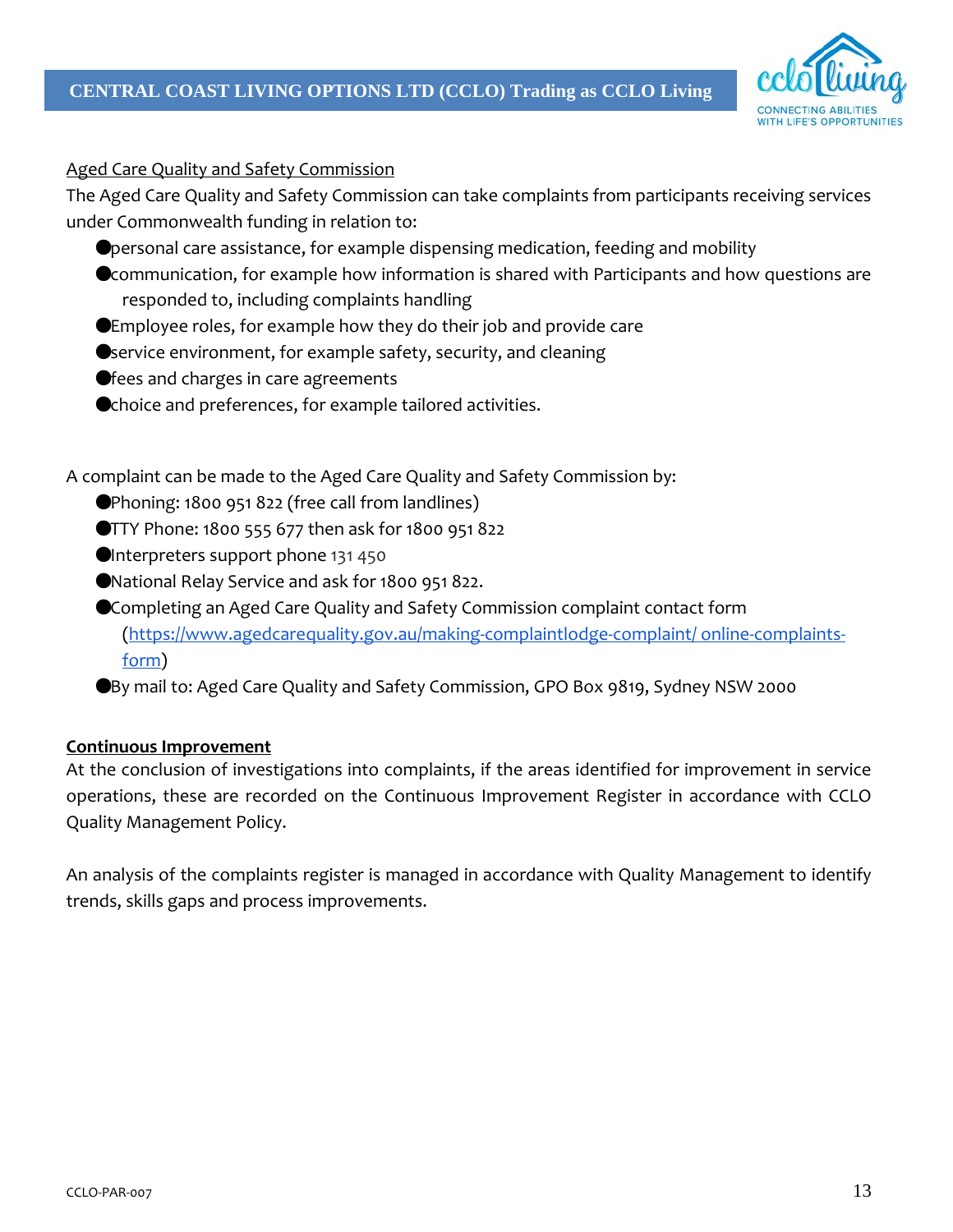## **CENTRAL COAST LIVING OPTIONS LTD (CCLO) Trading as CCLO Living**



| Reviewing and approving this policy |                                            |          |  |
|-------------------------------------|--------------------------------------------|----------|--|
| Frequency                           | Person responsible                         | Approval |  |
| Every 3 years                       | Management Team                            |          |  |
|                                     | CEO and Board - Reviewing and<br>Approving | Johnston |  |

| Policy review and version tracking |               |             |                        |  |
|------------------------------------|---------------|-------------|------------------------|--|
| <b>Review Item</b>                 | Date Approved | Approved by | <b>Next Review Due</b> |  |
|                                    |               |             |                        |  |
|                                    |               |             |                        |  |
|                                    |               |             |                        |  |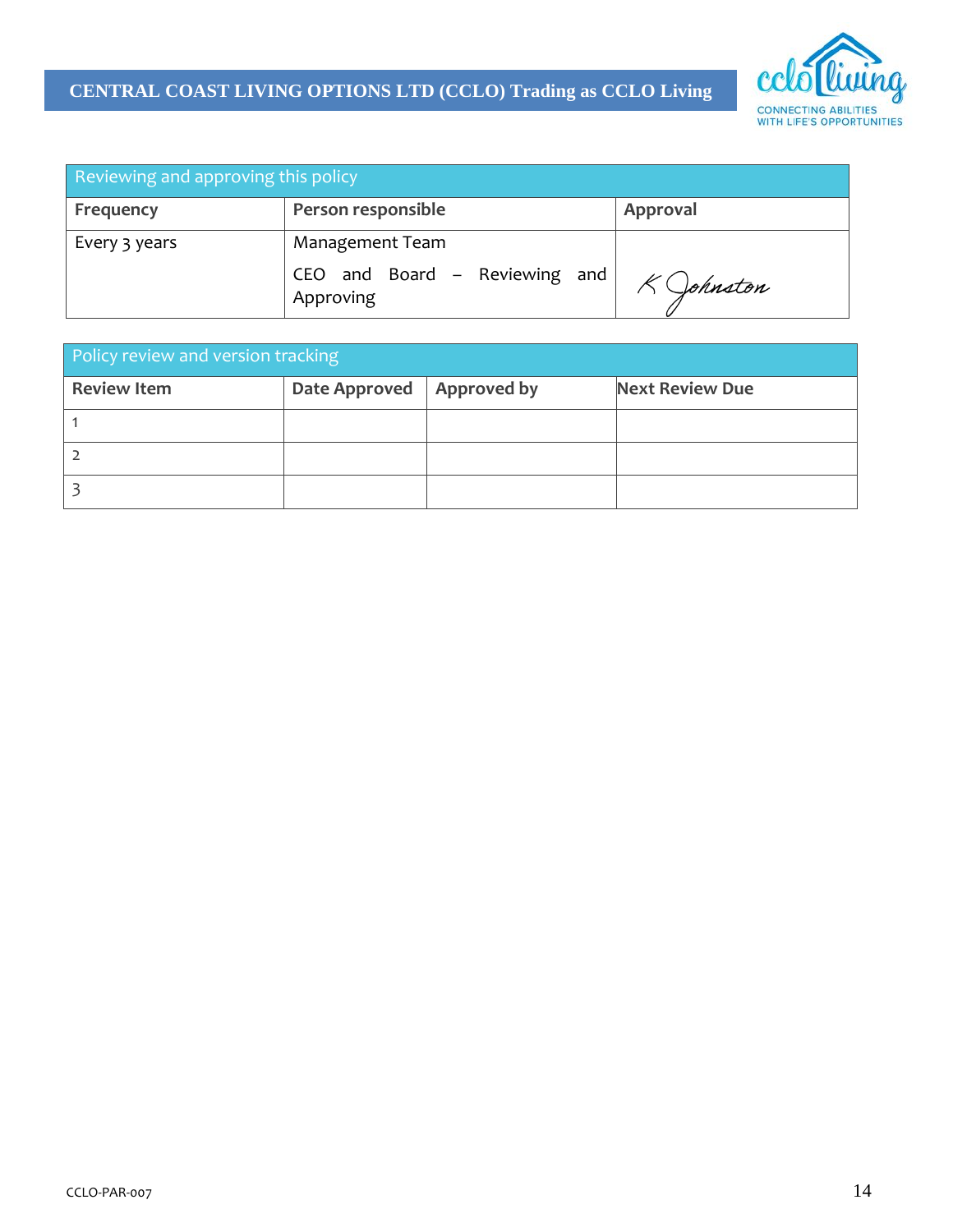

#### **APPENDIX A**

# **Complaints / Feedback Form**

**Fill in the details of the person who is making the complaint/ providing feedback.**

| <b>Name of Person</b>          |  |
|--------------------------------|--|
| <b>Address</b>                 |  |
| Phone                          |  |
| Email                          |  |
| My preferred contact method is |  |

| If you are making the complaint/feedback on behalf of another person provide the<br>following details. |  |  |  |
|--------------------------------------------------------------------------------------------------------|--|--|--|
| <b>Your Name:</b>                                                                                      |  |  |  |
| What is your relationship to the<br>person?                                                            |  |  |  |
| Does the person know you are<br>making this complaint/providing<br>feedback?                           |  |  |  |
| Does the person consent to the<br>complaint/feedback being made?                                       |  |  |  |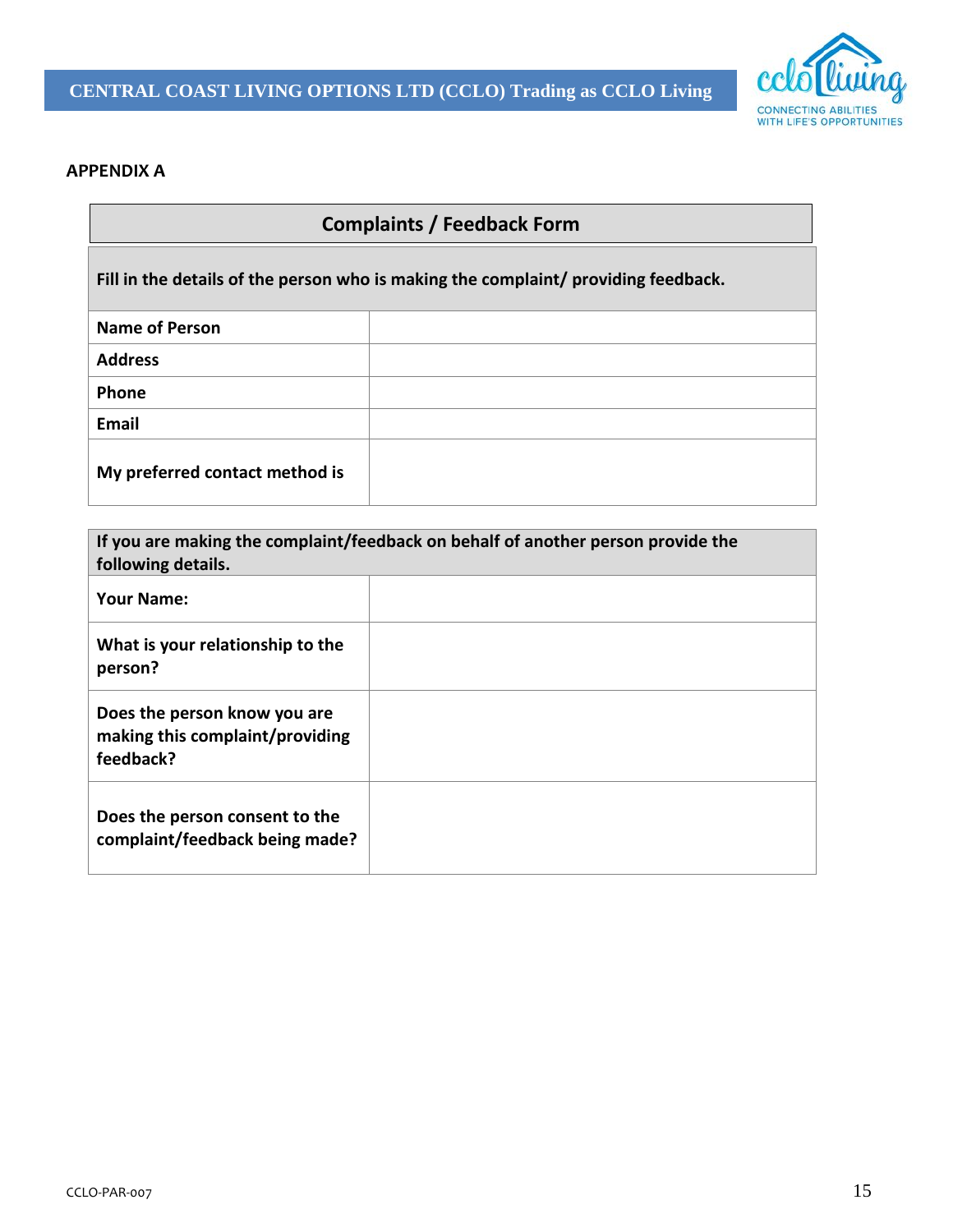

 $\overline{\phantom{a}}$ 

| about?                                                                                                                                                                                             | Who is the person, or the service about whom you are complaining or providing feedback |  |  |
|----------------------------------------------------------------------------------------------------------------------------------------------------------------------------------------------------|----------------------------------------------------------------------------------------|--|--|
| Name/                                                                                                                                                                                              |                                                                                        |  |  |
| <b>Contact Details (if known)</b>                                                                                                                                                                  |                                                                                        |  |  |
| What is your Complaint/Feedback about?<br>Provide some details to help us understand your concerns. You should include what<br>happened, where it happened, time it happened and who was involved. |                                                                                        |  |  |
|                                                                                                                                                                                                    |                                                                                        |  |  |
|                                                                                                                                                                                                    |                                                                                        |  |  |
|                                                                                                                                                                                                    |                                                                                        |  |  |
|                                                                                                                                                                                                    |                                                                                        |  |  |
| <b>Supporting Information</b><br>complaint/feedback (for example letters, references, emails).                                                                                                     | Please attach copies of any documentation that may help us to investigate your         |  |  |
|                                                                                                                                                                                                    |                                                                                        |  |  |
| What outcomes are you seeking as a result of the complaint/feedback?                                                                                                                               |                                                                                        |  |  |
|                                                                                                                                                                                                    |                                                                                        |  |  |
|                                                                                                                                                                                                    |                                                                                        |  |  |

Г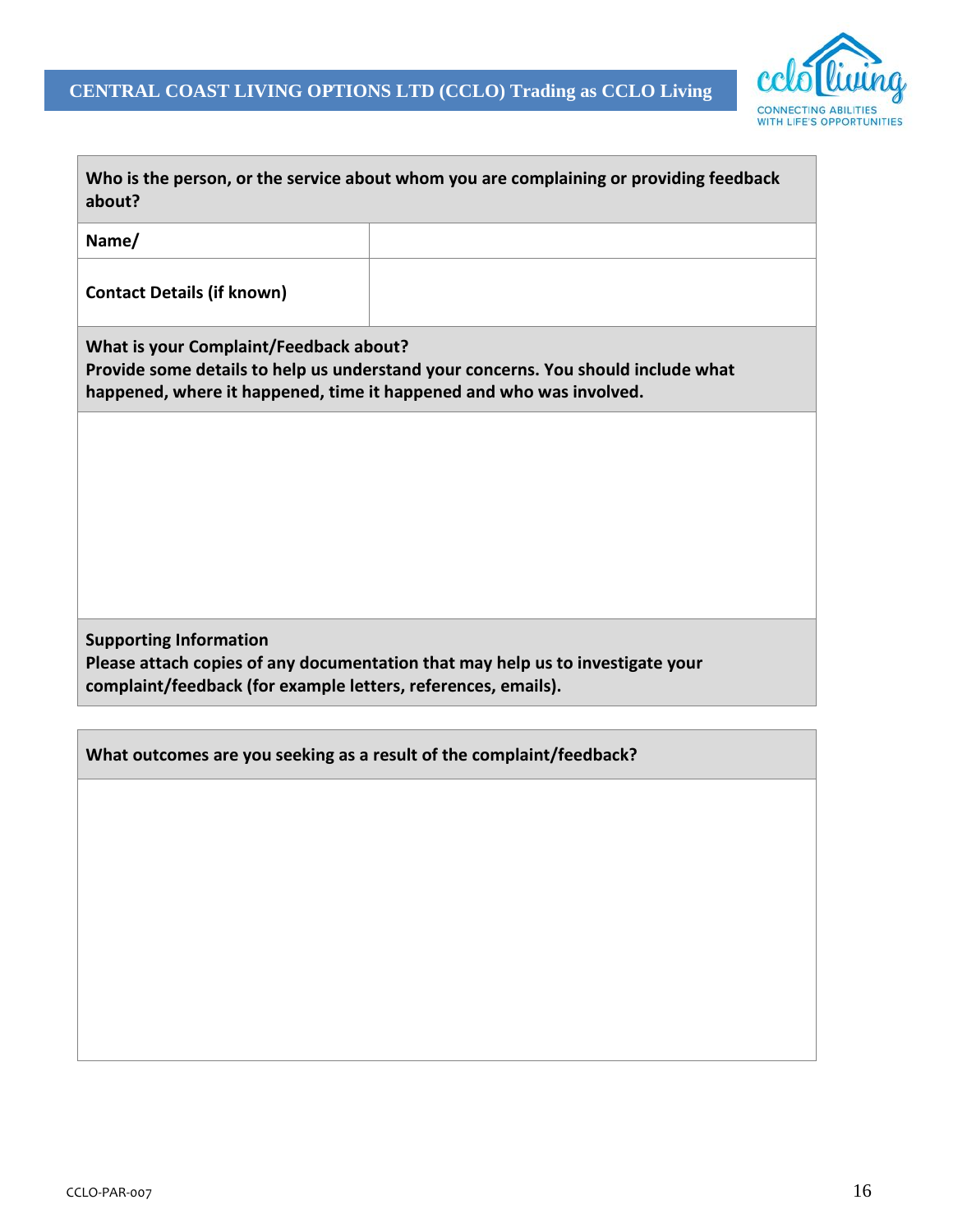**CENTRAL COAST LIVING OPTIONS LTD (CCLO) Trading as CCLO Living**



# **OFFICE USE ONLY**

| <b>Complaint received by</b> |  |
|------------------------------|--|
| Date received                |  |
| Action taken or required     |  |
| Date action completed        |  |
| Signature                    |  |